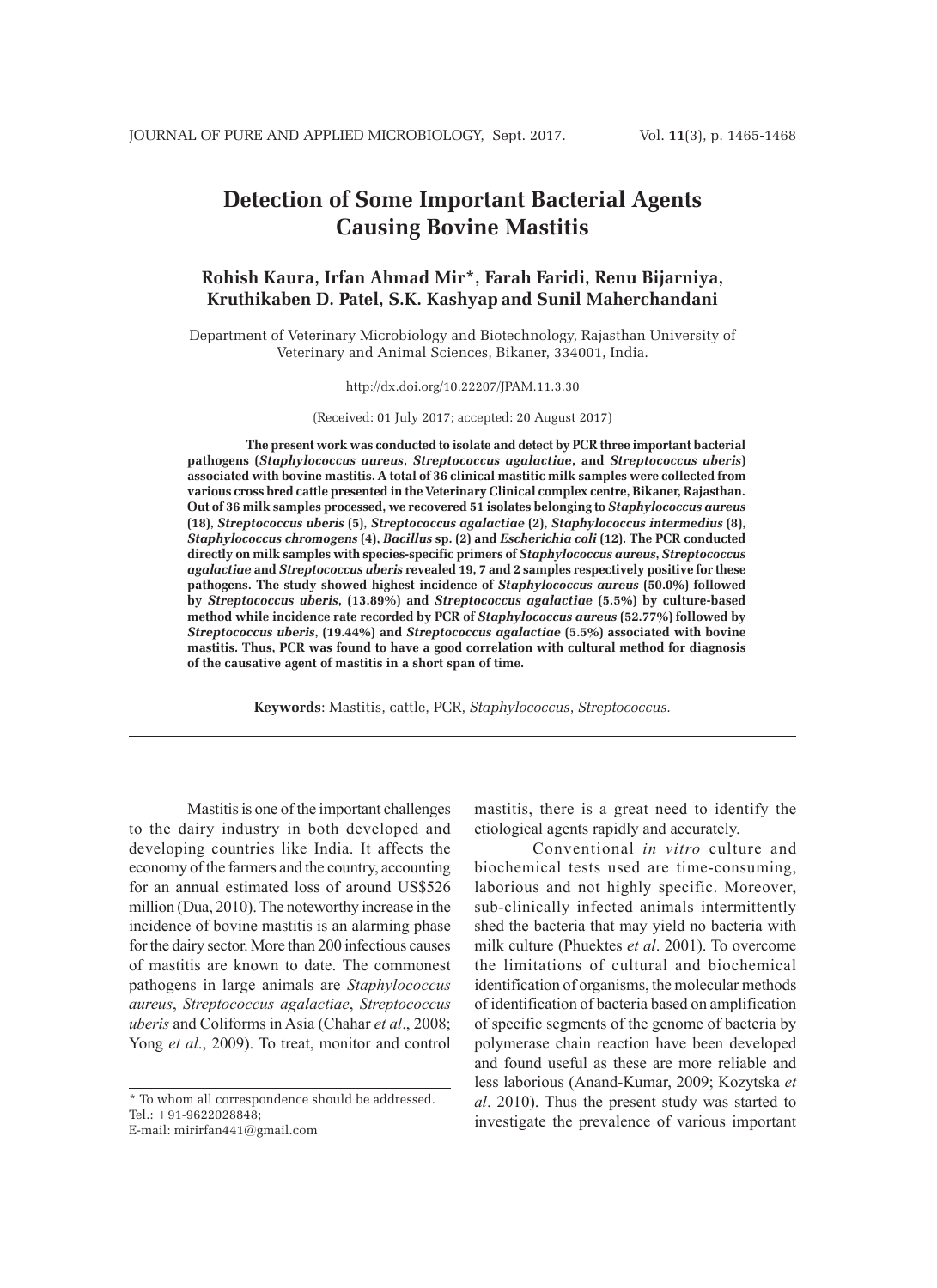bacterial agents associated with bovine mastitis and use PCR for their rapid and accurate detection.

### **MATERIALS AND METHODS**

The milk samples were collected from various cross-bred cattle presented in the from Veterinary Clinical Complex, College of Veterinary and Animal Science, Bikaner showing symptoms of hard and swelled udder, change in the appearance of the milk and presence of clots. The teats were cleaned with a cotton swab soaked in 70% alcohol. The first few streams of mastitic milk were discarded and then  $2 - 4$  ml of secretion was collected in sterile test tubes. Milk samples were immediately taken thereafter to the laboratory on ice for direct DNA extraction and bacterial culturing. The DNA was extracted directly from milk using Phenol chloroform method with isopropanol precipitation (Murphy *et al*., 2002). Also, milk samples were inoculated on a variety of medias viz Blood Agar, Mannitol Salt agar and

MacConkeys Agar for isolation and identification of bacterial species as per the standard protocol (Quinn and Carter, 1994).

The DNA extracted directly from milk was subjected to Polymerase chain reaction for detection of three main mastitis causing bacterial species viz. *S. aureus*, *S. agalactiae*, and *S. uberis* using already published primers of Phuektes *et al*. (2001) which are given in Table 1.

The PCR reaction was carried out in 25 µl reaction volume in 0.2 ml PCR tubes using the Promega gene amplification kit (Madison, Wisconsin, USA) by mixing 6 µl 5X assay buffer, 1 µl F-primer (10 pM/ $\mu$ l), 1 µl R-primer (10 pM/ µl), 1 µl dNTP (10 mM), 3 µl MgCl2 (1.5 mM/  $\mu$ l), 0.25  $\mu$ l Taq DNA polymerase (5 U/ $\mu$ l), 14.75 µl deionised water, and 3 µl template DNA (25  $ng<sub>\mu</sub>l$ ). The PCR was performed in Eppendorf Mastercycler Gradient (Eppendorf AG, Hamburg, Germany). The amplification reaction for *S. aureus* involved initial denaturation at  $96^{\circ}$ C for 1 min, followed by 30 cycles of 94 °C for 30 sec, 55 °C for



**Fig.1.** Lane 1- Ladder, Lane 2-5- S. aureus (420bp), Lane 6 - S. agalactiae (270bp), Lane7- S. uberis (330bp)

**Table 1.** Primer sequences, annealing temperatures and size of the amplified products of various primers used in this study

| <b>Species</b> | Sequence $(5'-3')$                                   | Annealing<br>temperature $(^{\circ}C)$ | Product<br>size (bp) |
|----------------|------------------------------------------------------|----------------------------------------|----------------------|
| S. aureus      | TCT TCA GAA GAT GCG GAA TA<br>TAA GTCAAACGTTAACATACG | 56                                     | 420                  |
| S. agalactiae  | AAG GAAACCTGCCATTTG<br>TTA ACCTAGTTTCTTTAAAACTAGAA   | 55                                     | 270                  |
| S. uberis      | TAA GGAACACGTTGGTTAAG<br><b>TTCCAGTCCTTAGACCTTCT</b> | 55                                     | 330                  |

J PURE APPL MICROBIO*,* **11**(3), SEPTEMBER 2017.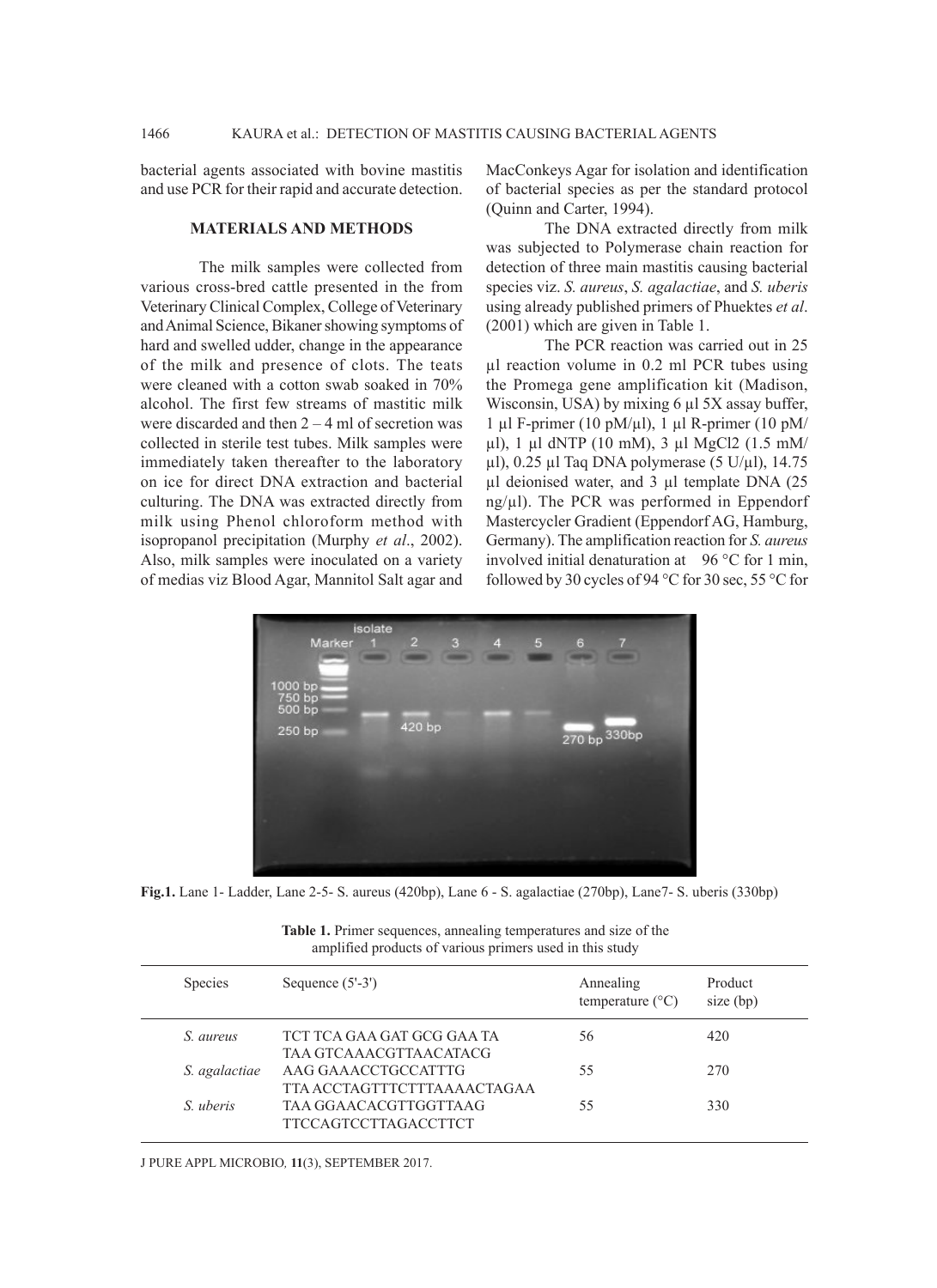30 sec, 72 °C for 1 min, and final extension of 72 °C for 10 min. Reaction conditions and PCR master mix concentrations were similar for *Streptococcus agalactiae* and *S. uberis* except the annealing temperature was 55 °C. The PCR products were analyzed by electrophoresis on 2% agarose gel run along with 250 bp DNA ladder (Promega, USA) and amplicons were visualized under UVP Gel Doc Bioimaging System (UVP LLC, Upland, CA).

## **RESULTS AND DISCUSSION**

In the present investigation out of the total 36 milk samples processed a total of 51 isolates belonging to four different genera were recovered. Out of 51 isolates, 25 isolates were found positive for targeted bacterial species viz. *Staphylococcus aureus* and *Streptococcus* sp whereas rest of the samples revealed the growth of *Escherichia coli*. Out of 25 samples which were positive for targeted bacterial species, 14 samples showed presence of mix cultures of *Staphylococcus sp.*, *Streptococcus* sp. and *Bacillus* sp. while 7 samples showed pure growth of *S. aureus*, 2 for *S. agalactiae* and 2 for *S. uberis*. From 14 mix culture revealing samples, it was found 5 samples contained *S. aureus* in addition to *S. intermedius*, 2 samples contained cultures of *S. aureus* along with *Bacillus* sp., 4 were having *S. aureus* along with *S. chromogens* and 3 samples revealed the presence of *S. uberis*  with *S. intermedius*. The growth of *Staphylococcus aureus* on Mannitol salt agar showed typical yellow discolouration of the media indicating mannitol fermenting capacity of the isolates which is indirectly related to pathogenicity of the strains. *Streptococcus* sp. showed pin-point, dew-drop like colonies on Blood agar and revealed the typical Gram-positive bacteria in short chains.

The PCR conducted directly on milk samples with species-specific primers of *Staphylococcus aureus*, *Streptococcus agalactiae*  and *Streptococcus uberis* revealed 19, 7 and 2 samples respectively positive for these pathogens (Fig. 1).

The study found that all those samples which were positive by cultural method were also positive by PCR for *Staphylococcus aureus*, *Streptococcus agalactiae*, and *Streptococcus uberis.* Thus, the PCR method can be successfully

applied for speedy diagnosis of the mastitis eliminating the need of lengthy protocols for isolation and biochemical confirmation. However, as the PCR is not able to differentiate between dead and viable bacteria, the cultural method cannot be replaced entirely. As in the present study, there was one milk sample which was found positive for *S. aureus* by PCR did not reveal any growth of *S. aureus*. Similarly, two milk samples were positive by PCR for *S. uberis* which could not show any growth of this bacterium. This can be attributed to dead/non-viable bacteria present in the milk sample which could not be revived during isolation. However, the PCR is based on the presence of specific template DNA which can be either from dead or viable bacteria.

Mastitis is the most common infectious disease affecting dairy cows (Birthal and Jha, 2005) and remains a major challenge to worldwide dairy industry despite the widespread implementation of mastitis control strategies (Oviedo-Boyso *et al*., 2007). *Staphylocococcus aureus* has been the most important bacteria responsible for various forms of mastitis globally including India. Several authors have recorded the high prevalence of the bacterium from different parts of the world which are in well accordance with our findings (Mekkib *et al.,* 2010; Ranjan *et al.*, 2011). Streptococci are the second group of microorganisms in importance, after Staphylococci, responsible for mastitis in ruminants (Bergonier *et al*. 1999). *Streptococcus agalactiae*, *S. uberis*, and *S. dysgalactiae* are the species frequently identified in mammary gland infections. In the present study we recovered only two species of *Streptococcus* with a prevalence of 13.89% of *S*. *uberis* and 5.5% of *S*. *agalactiae*. *S. uberis* which was recovered in high number in the present study, correlates with the report of Denis *et al*. 2009 who found it to be most abundant streptococcal species from mastittic milk in New Zealand. The prevalence rate of *S. uberis* was very much close to the findings of Bradley (2002) who had reported a prevalence of 12.7% of the bacterium. *S. agalactiae* was the second important streptococcal species recovered from mastitic milk samples which have been reported with similar isolation rate by Khaled *et al*. (2010). The study showed a high recovery of *E. coli* (36.1%) which can be attributed to poor sanitation conditions